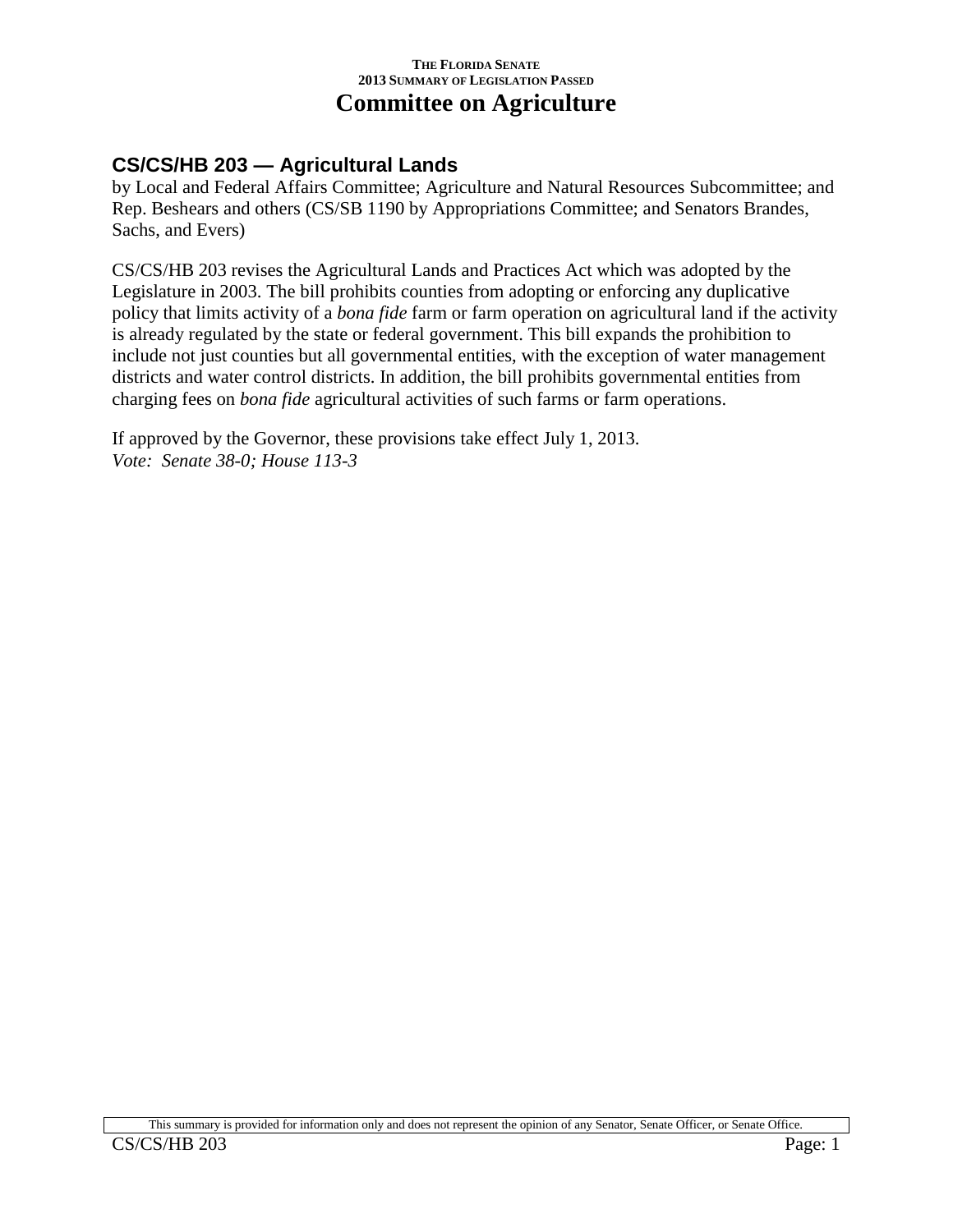# **CS/SB 298 — Department of Citrus**

by Governmental Oversight and Accountability Committee; and Senator Brandes

CS/SB 298 corrects minor errors and/or unintended changes to ch. 601, F.S., which occurred in HB 1237 during the 2012 Legislative Session when substantial revisions were made to update the Florida Citrus Code.

If approved by the Governor, these provisions take effect upon becoming law. *Vote: Senate 39-0; House 116-0*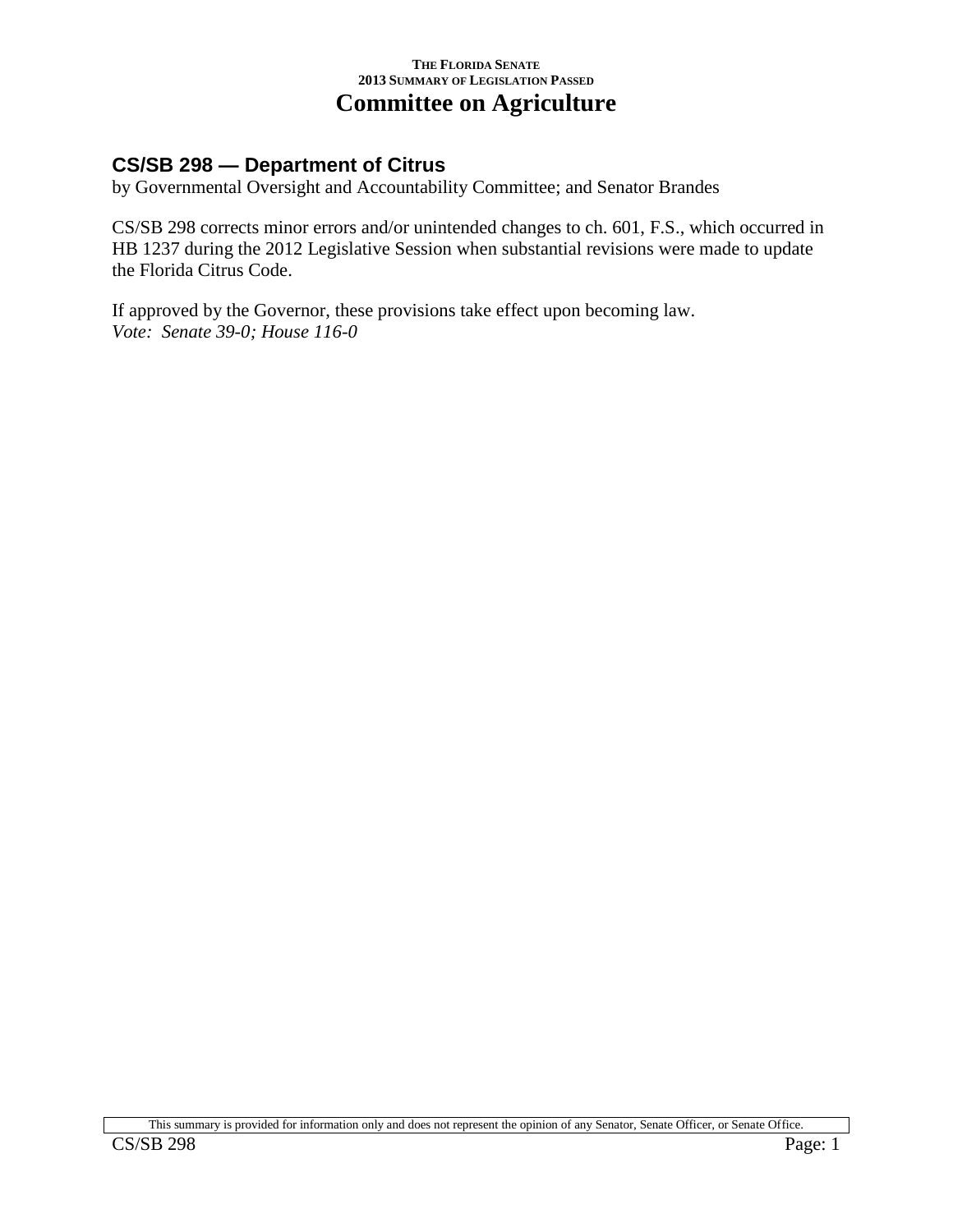### **CS/HB 633 — Biodiesel Fuel**

by Finance and Tax Subcommittee; and Rep. Perry and others (CS/SB 522 by Community Affairs Committee; and Senator Bradley)

This bill exempts municipalities, counties, and school districts that manufacture biodiesel for internal use from the reporting, bonding, and licensing requirements applying to wholesalers of biodiesel fuel. The bill requires these entities to report biodiesel fuel manufactured for internal use to the Department of Revenue on a Local Government User of Diesel Fuel Tax Return and remit the appropriate tax.

If approved by the Governor, these provisions take effect July 1, 2013. *Vote: Senate 37-0; House 114-0*

This summary is provided for information only and does not represent the opinion of any Senator, Senate Officer, or Senate Office.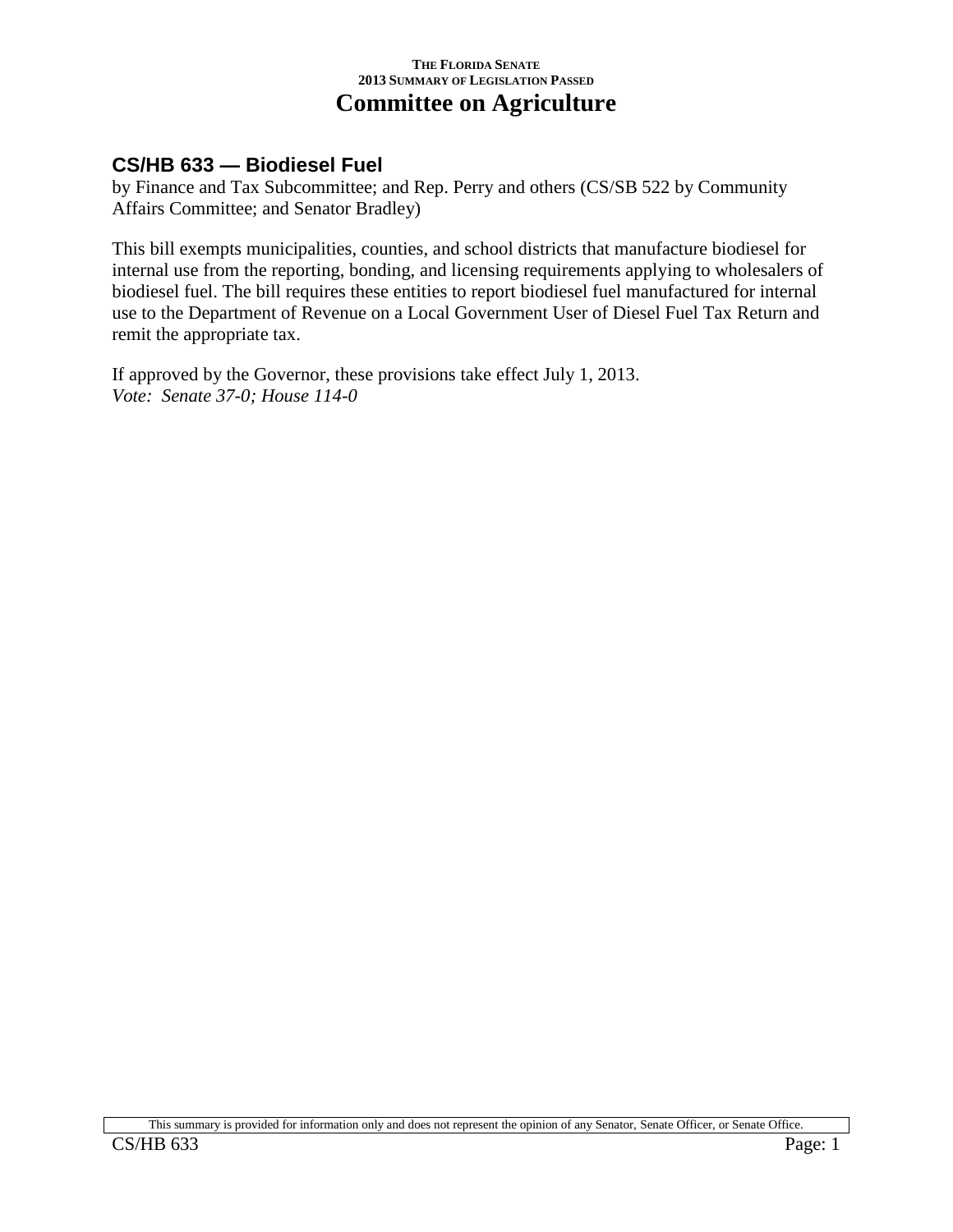## **CS/CS/SB 674 — Animal Shelters and Animal Control Agencies**

by Community Affairs Committee; and Agriculture Committee; and Senator Montford

CS/CS/SB 674 requires all public or private animal shelters and animal control agencies to compile and maintain records concerning the dogs and cats the facility takes in and the disposition of those animals. The bill requires these records to be made available to the public pursuant to the provisions in ch. 119, F. S.

If approved by the Governor, these provisions take effect July 1, 2013. *Vote: Senate 40-0; House 114-0*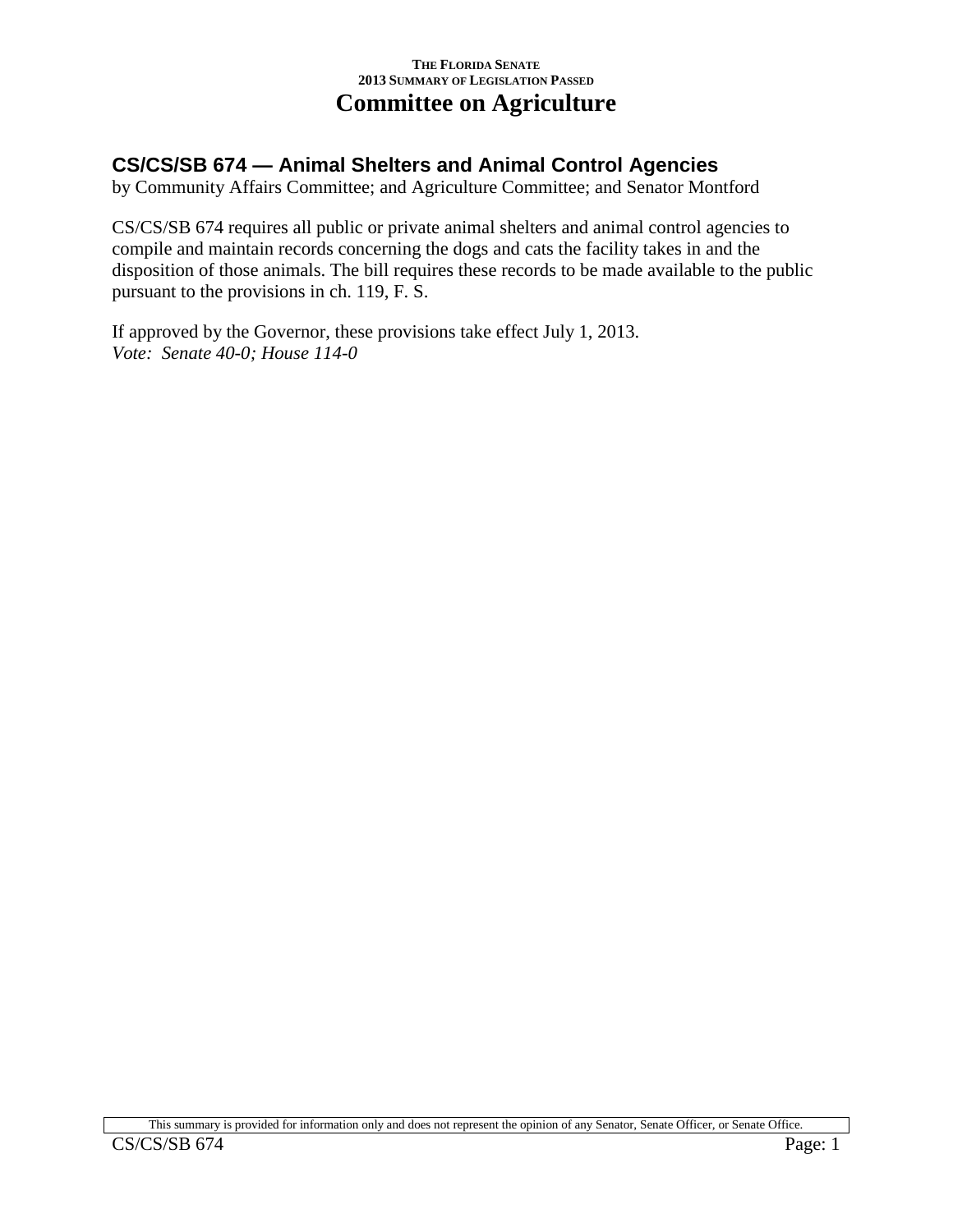## **CS/CS/SB 1106 — Agritourism**

by Rules Committee; and Agriculture Committee; and Senator Hays

CS/CS/SB 1106 states the intent of the Legislature to eliminate duplication of regulatory authority over agritourism. The bill prohibits a local government to adopt ordinances, regulations, rules, or policies that prohibit, restrict, regulate or otherwise limit an agritourism activity on land classified as agricultural by a property appraiser. The bill establishes a limitation on liability from inherit risks for the land owner, agritourism operator, and employees if a notice of risk is posted on the land. The bill provides the specific warning language that must be posted in a clearly visible location at the entrance to the agritourism location and at the site of the agritourism activity. Finally, the bill denies use of the limited liability defense if the owner, agritourism operator, or employee fails to post the sign as required by this act or fails to place the notice of inherent risk in the contract.

If approved by the Governor, these provisions take effect July 1, 2013. *Vote: Senate 39-0; House 95-21*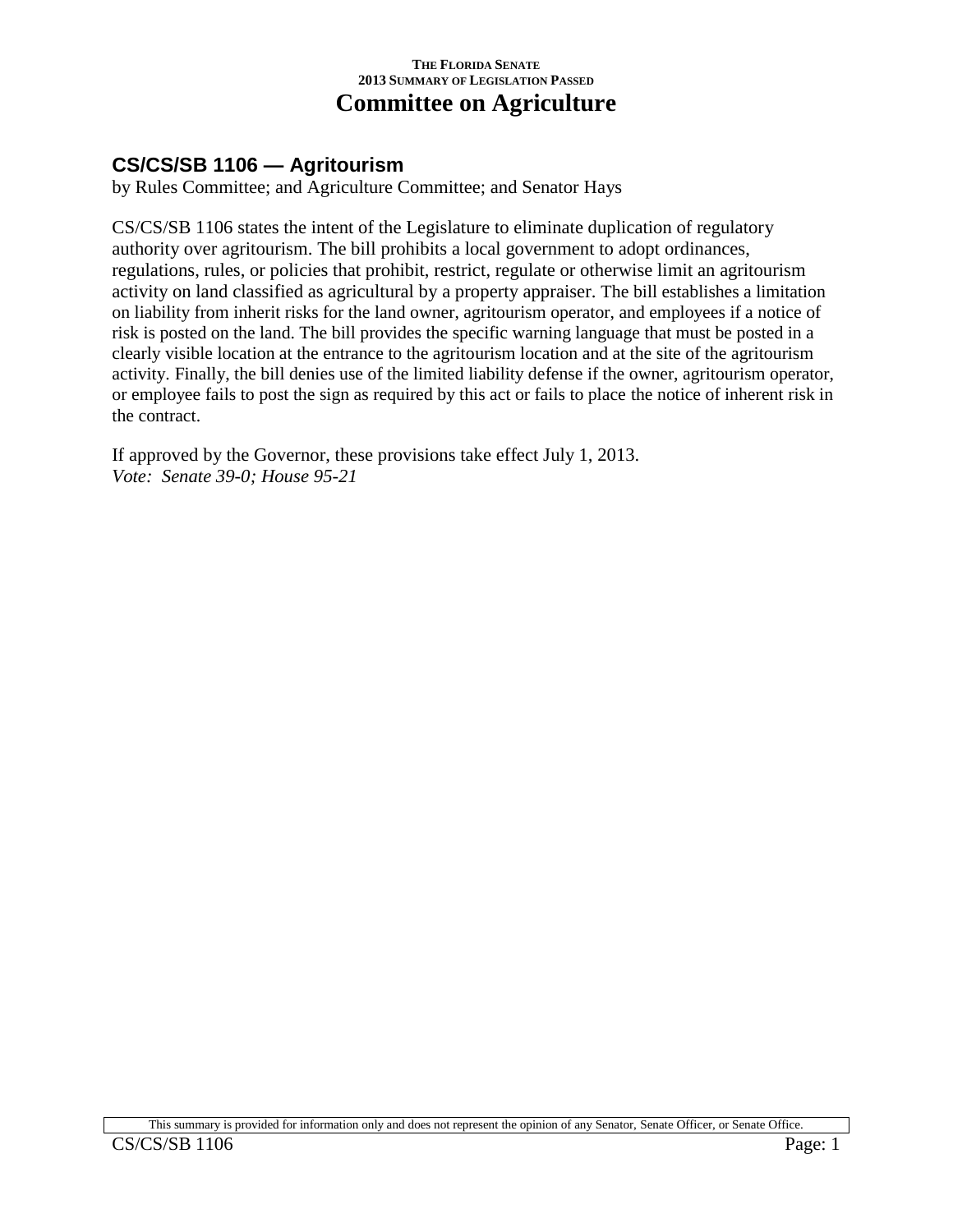## **CS/CS/HB 1393 — Agricultural Storage and Shipping Containers**

by State Affairs Committee; Agriculture & Natural Resources Subcommittee; and Rep. Beshears (CS/CS/SB 654 by Criminal Justice Committee; Agriculture Committee; and Senator Montford)

This bill provides protection for owners of plastic bulk merchandise containers used for the storage or transport of agricultural or other commercial goods. Specifically, the bill allows for the recording of marks or brands in the office of the Department of Agriculture and Consumer Services. The bill sets forth procedures that must be followed for the sale and purchase of five or more such containers and further establishes record keeping requirements, criminal penalties for violations, and a civil cause of action for damages. The bill provides an exemption for charitable organizations exempt from income tax under s. 501(c)(3) of the Internal Revenue Code and licensed waste haulers.

If approved by the Governor, these provisions take effect October 1, 2013. *Vote: Senate 37-0; House 116-0*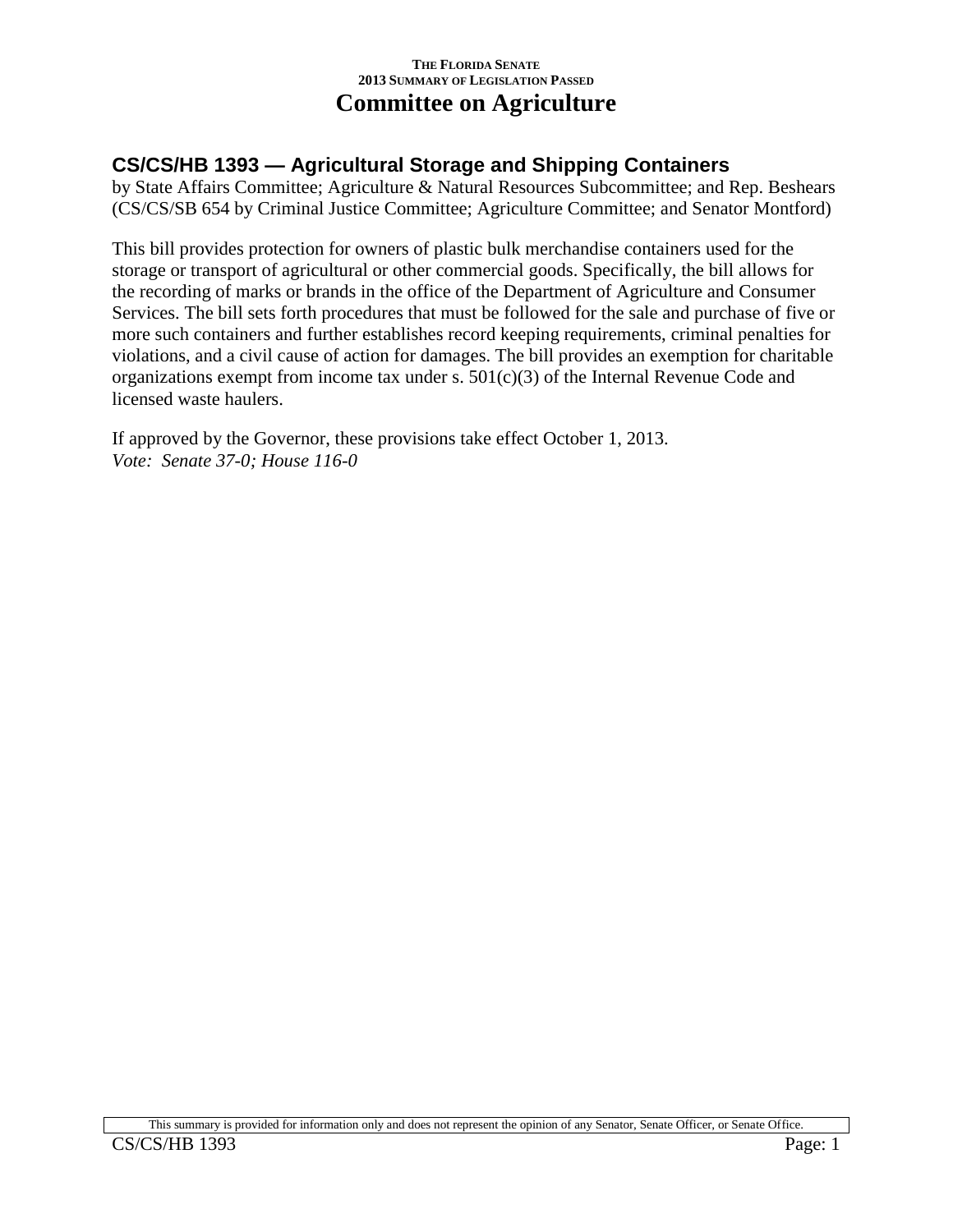## **SB 1700 — Agricultural Lands**

by Senator Latvala

This bill repeals a requirement that the Department of Economic Opportunity map agricultural lands to establish whether a net decline in available agricultural land is occurring. This specific mapping requirement is not being performed as mapping programs performed by the Department of Agriculture and Consumer Services are considered sufficient for this purpose.

If approved by the Governor, these provisions take effect July 1, 2013. *Vote: Senate 40-0; House 117-0*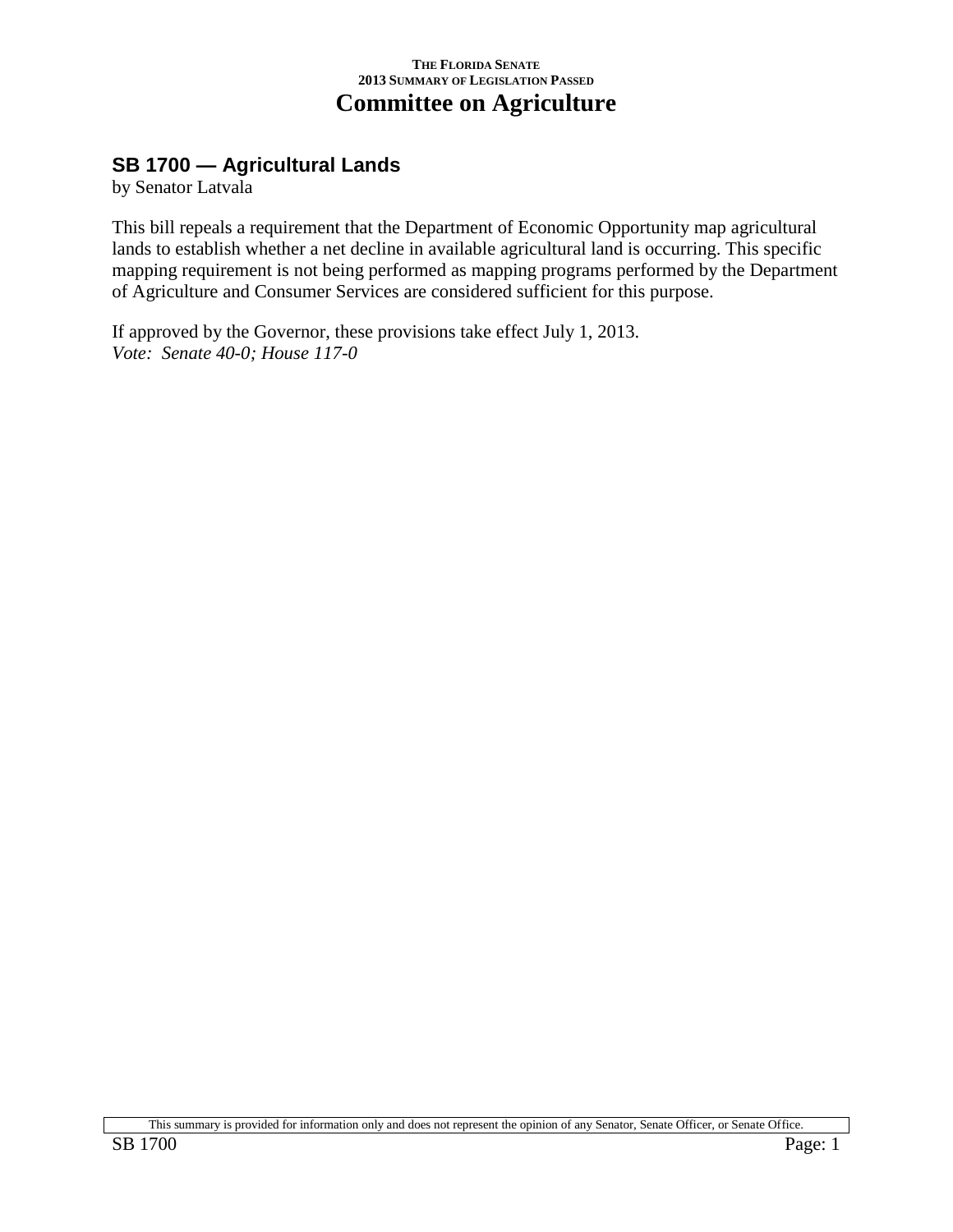# **CS/HB 7087 — Department of Agriculture and Consumer Services**

by State Affairs Committee; Agriculture and Natural Resources Subcommittee; and Rep. Beshears (CS/CS/SB 1628 by Appropriations Committee; and Agriculture Committee; and Senator Montford)

CS/HB 7087 modifies several programs and activities under the jurisdiction of the Department of Agriculture and Consumer Services (department). The bill generally does the following:

- Provides public hearings to discuss a proposed 10-year Resource Management Plan for a state forest must be held in any one of the affected counties rather than in each affected county.
- Transfers management of the state-owned portion of the Babcock Ranch to the department, including:
	- o Providing Lee County will retain ownership and assume responsibility for a specified portion of the Babcock Ranch acquisition.
	- o Revising provisions of the Babcock Reserve Ranch Act to conform to the termination or expiration of the management agreement and the dissolution of Babcock Ranch, Inc.
	- o Creating the Babcock Ranch Advisory Group to assist the department by providing guidance and advice concerning the management and stewardship of the Babcock Ranch Preserve.
	- o Authorizing the department and commission to establish and implement certain fees.
- Authorizes the Board of Trustees of the Internal Improvement Trust Fund to enter into certain agreements.
- Clarifies any cash, unexpended balances, or assets remaining after the Babcock Ranch, Inc., is dissolved shall revert to the state.
- Revises provisions relating to the distribution of funds to aid local mosquito control programs.
- Eliminates all permitting requirements for livestock haulers and the issuance of metal tags or plates to the livestock haulers by the department.
- Creates the Division of Food, Nutrition, and Wellness within the department.
- Authorizes the department to enter into agreements or to terminate agreements with Direct Support Organizations without having to file legislation.
- Moves procedures for certain fertilizer analyses from statute to rule to allow for changes in technology and in commercial fertilizer practices.
- Moves numeric criteria for laboratory analysis of fertilizer samples from statute to rule and provides the department with clear authority to adopt rules that address the criteria.
- Authorizes the department to recover costs incurred during enforcement actions related to the adulteration or misbranding of honey.
- Expands the Operation Outdoor Freedom Program to provide more recreational opportunities for wounded veterans.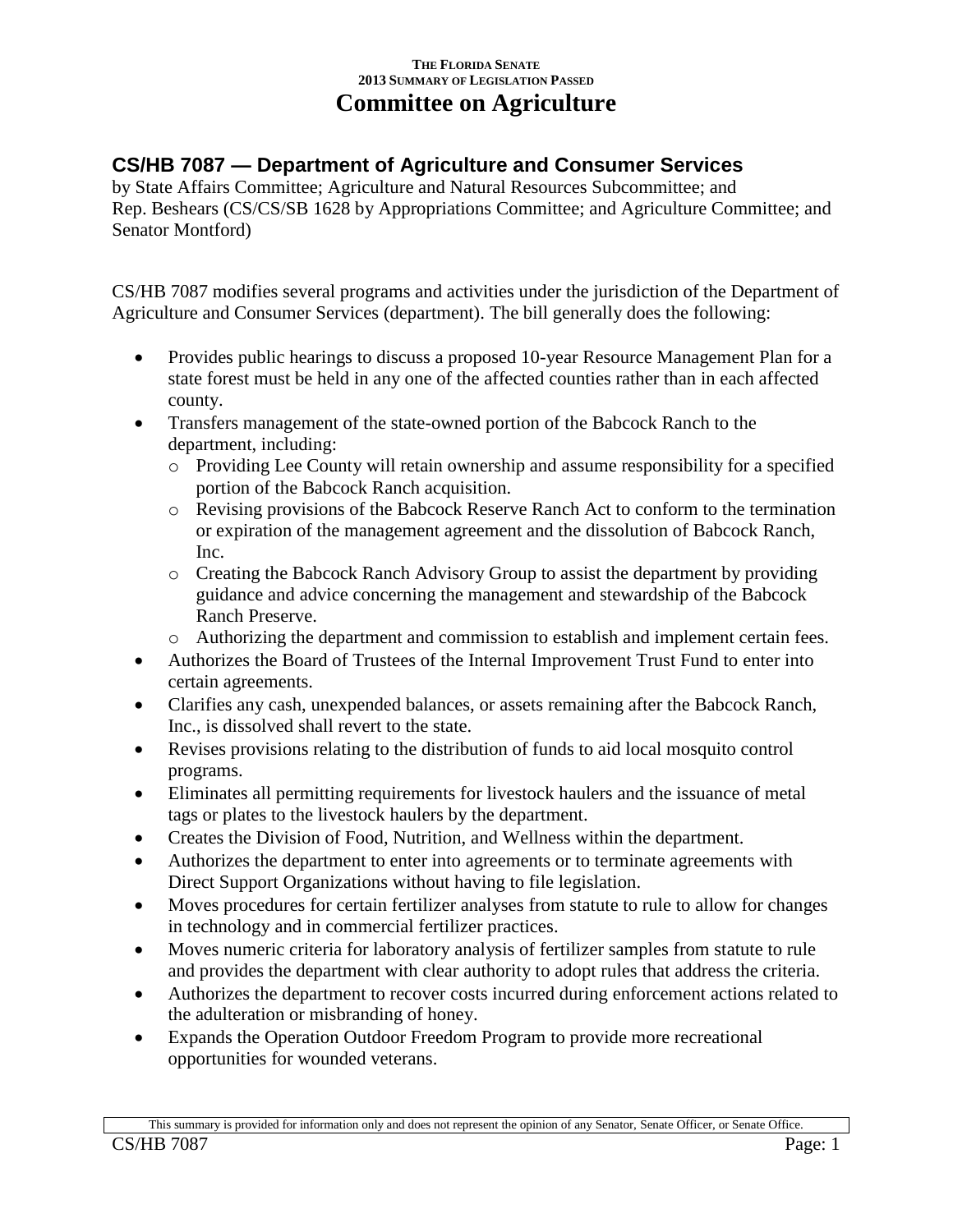- Gives the Florida Forest Service (FFS) the power, authority, and duty to authorize broadcast burning, prescribed burning, pile burning, and land clearing debris burning.
- Changes the name of the Florida Center for Wildfire and Forest Resources Management Training to the Florida Forest Service Training Center and removes the advisory committee for the training center.
- Defines the term "gross negligence" to limit the liability of the FFS, landowners, and leaseholders when conducting prescribed burns. Authorizes the FFS to delegate land clearing and yard trash burning to special districts as well as to counties and municipalities.
- Revises provisions relating to criminal penalties for obstructing the prevention, detection or suppression of wildfires.
- Creates ch. 595, F.S., the "Florida School Food and Nutrition Act."
- Provides state policy for school food service and food service programs.
- Requires each school to electronically submit its local school wellness policy to the Department of Agriculture and Consumer Services rather than to the Department of Education.

If approved by the Governor, these provisions take effect upon becoming law. *Vote: Senate 39-0; House 115-0*